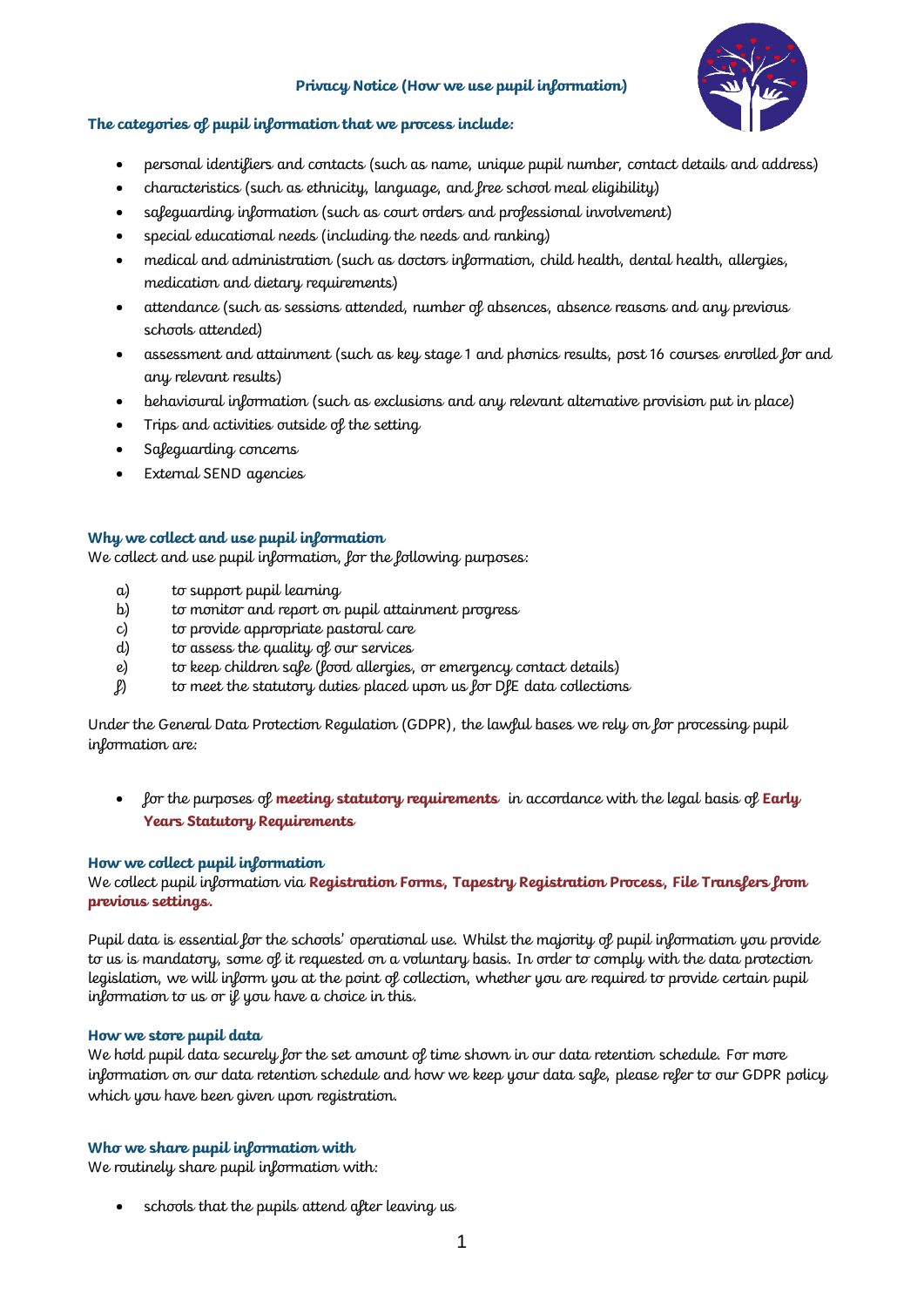- our local authority
- youth support services (pupils aged  $13+$ )
- the Department for Education (DfE)

## **Why we regularly share pupil information**

We do not share information about our pupils with anyone without consent unless the law and our policies allow us to do so.

# **Department for Education**

The Department for Education (DfE) collects personal data from educational settings and local authorities via various statutory data collections. We are required to share information about our pupils with the Department for Education (DfE) either directly or via our local authority for the purpose of those data collections, under:

## **Examples for early years census:**

Section 99 of the Childcare Act 2006 and The Education (Provision of Information About Young Children) (England) Regulations 2009.

All data is transferred securely and held by DfE under a combination of software and hardware controls, which meet the current [government security policy framework.](https://www.gov.uk/government/publications/security-policy-framework)

For more information, please see 'How Government uses your data' section.

## **Requesting access to your personal data**

Under data protection legislation, parents and pupils have the right to request access to information about them that we hold. To make a request for your personal information, or be given access to your child's educational record, contact **Natasha Dhall GDPR Officer**

You also have the right to:

- object to processing of personal data that is likely to cause, or is causing, damage or distress
- prevent processing for the purpose of direct marketing
- object to decisions being taken by automated means
- in certain circumstances, have inaccurate personal data rectified, blocked, erased or destroyed; and
- a right to seek redress, either through the ICO, or through the courts

If you have a concern or complaint about the way we are collecting or using your personal data, you should raise your concern with us in the first instance or directly to the Information Commissioner's Office at <https://ico.org.uk/concerns/>

## **Contact**

**If you would like to discuss anything in this privacy notice, please contact: Natasha Dhall GDPR Officer littleheartscranleigh@yahoo.com**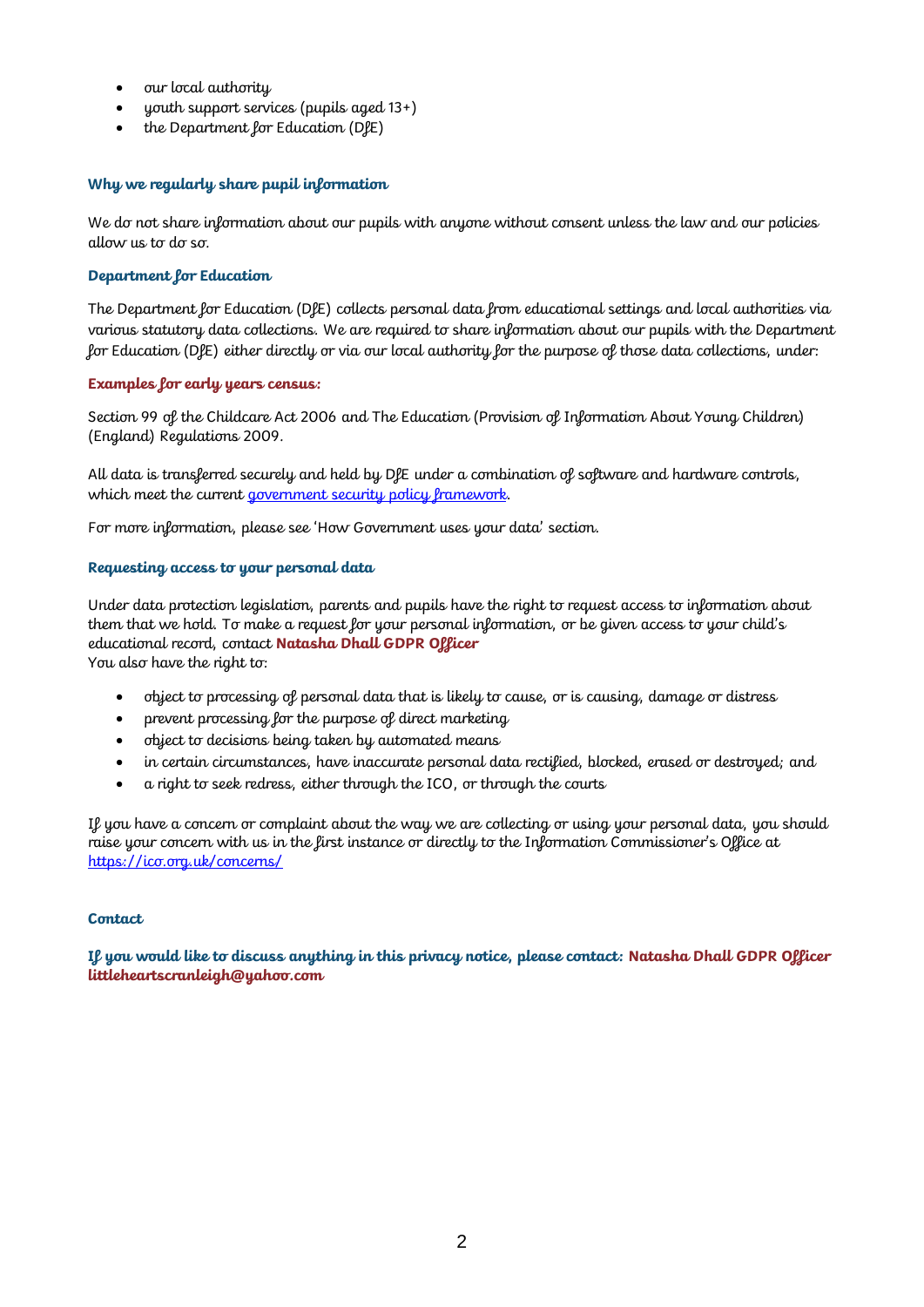#### **How Government uses your data**

The pupil data that we lawfully share with the DfE through data collections:

- underpins school funding, which is calculated based upon the numbers of children and their characteristics in each school.
- informs 'short term' education policy monitoring and school accountability and intervention (for example, school GCSE results or Pupil Progress measures).
- supports 'longer term' research and monitoring of educational policy (for example how certain subject choices go on to affect education or earnings beyond school)

#### **Data collection requirements**

To find out more about the data collection requirements placed on us by the Department for Education (for example; via the school census) go to [https://www.gov.uk/education/data-collection-and-censuses-for](https://www.gov.uk/education/data-collection-and-censuses-for-schools)**[schools](https://www.gov.uk/education/data-collection-and-censuses-for-schools)** 

Or

early years census <https://www.gov.uk/childcare-parenting/early-years-census>

## **The National Pupil Database (NPD)**

Much of the data about pupils in England goes on to be held in the National Pupil Database (NPD).

The NPD is owned and managed by the Department for Education and contains information about pupils in schools in England. It provides invaluable evidence on educational performance to inform independent research, as well as studies commissioned by the Department.

It is held in electronic format for statistical purposes. This information is securely collected from a range of sources including schools, local authorities and awarding bodies.

To find out more about the NPD, go to [https://www.gov.uk/government/publications/national-pupil](https://www.gov.uk/government/publications/national-pupil-database-user-guide-and-supporting-information)[database-user-guide-and-supporting-information](https://www.gov.uk/government/publications/national-pupil-database-user-guide-and-supporting-information)

#### **Sharing by the Department**

The law allows the Department to share pupils' personal data with certain third parties, including:

- schools
- local authorities
- researchers
- organisations connected with promoting the education or wellbeing of children in England
- other government departments and agencies
- organisations fighting or identifying crime

For more information about the Department's NPD data sharing process, please visit: <https://www.gov.uk/data-protection-how-we-collect-and-share-research-data>

Organisations fighting or identifying crime may use their legal powers to contact DfE to request access to individual level information relevant to detecting that crime. Whilst numbers fluctuate slightly over time, DfE typically supplies data on around 600 pupils per year to the Home Office and roughly 1 per year to the Police.